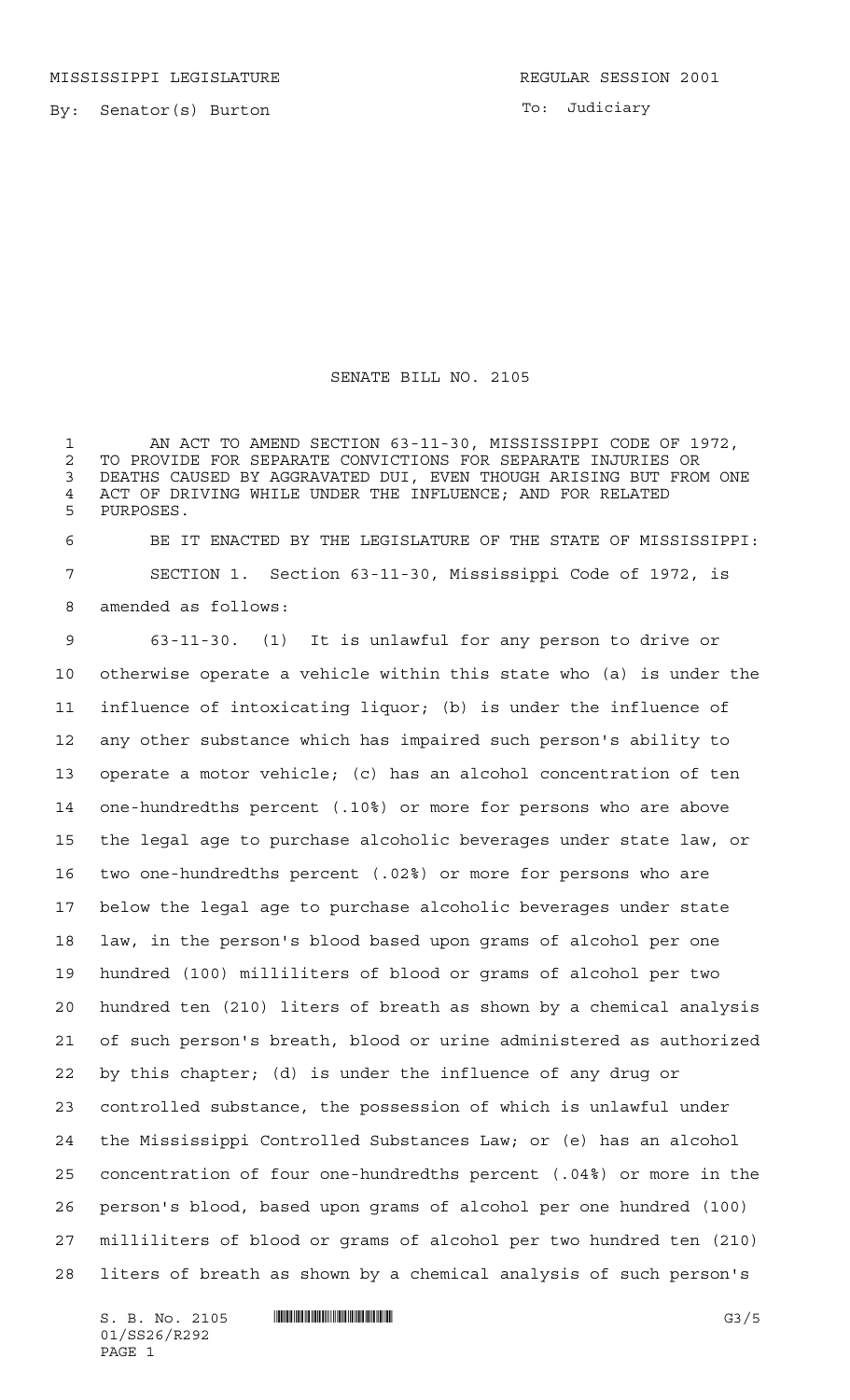blood, breath or urine, administered as authorized by this chapter for persons operating a commercial motor vehicle.

 (2) (a) Except as otherwise provided in subsection (3), upon conviction of any person for the first offense of violating subsection (1) of this section where chemical tests provided for under Section 63-11-5 were given, or where chemical test results are not available, such person shall be fined not less than Two Hundred Fifty Dollars (\$250.00) nor more than One Thousand Dollars (\$1,000.00), or imprisoned for not more than forty-eight (48) hours in jail or both; and the court shall order such person to attend and complete an alcohol safety education program as provided in Section 63-11-32. The court may substitute attendance at a victim impact panel instead of forty-eight (48) hours in jail. In addition, the Department of Public Safety, the Commissioner of Public Safety or his duly authorized agent shall, after conviction and upon receipt of the court abstract, suspend the driver's license and driving privileges of such person for a period of not less than ninety (90) days and until such person attends and successfully completes an alcohol safety education program as herein provided; provided, however, in no event shall such period of suspension exceed one (1) year. Commercial driving privileges shall be suspended as provided in Section 63-1-83. The **\*\*\*** court **\*\*\*** in which the conviction was had or the circuit court of the person's county of residence may reduce the suspension of driving privileges under Section 63-11-30(2)(a) if the denial of which would constitute a hardship on the offender,

except that no court may issue such an order reducing the

suspension of driving privileges under this subsection until

thirty (30) days have elapsed from the effective date of the

 suspension. Hardships shall only apply to first offenses under Section 63-11-30(1), and shall not apply to second, third or

subsequent convictions of any person violating subsection (1) of

 $S.$  B. No. 2105  $\blacksquare$ this section. A reduction of suspension on the basis of hardship

01/SS26/R292 PAGE 2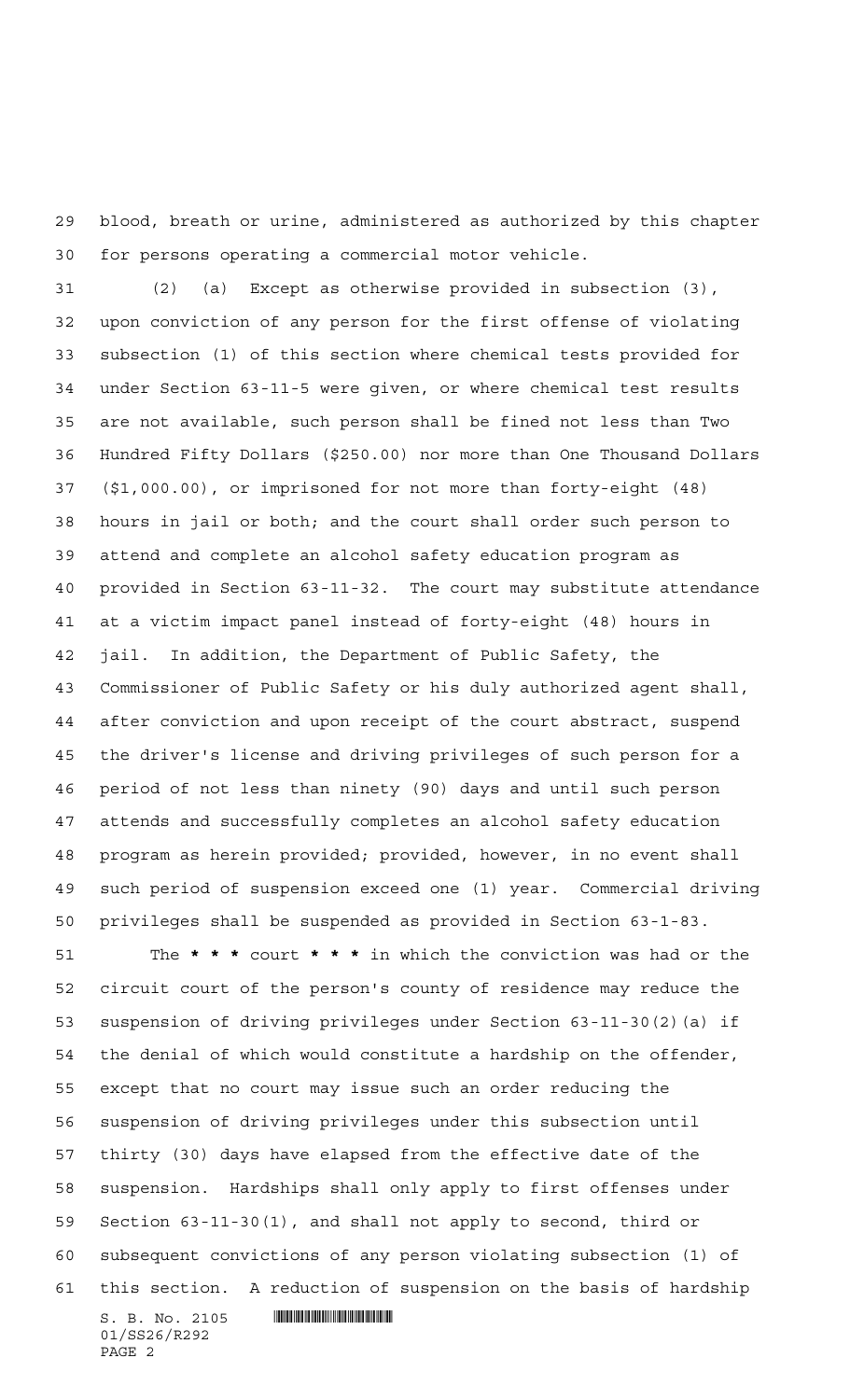shall not be available to any person who refused to submit to a chemical test upon the request of a law enforcement officer as provided in Section 63-11-5. When the petition is filed, such person shall pay to the circuit clerk of the court where the petition is filed a fee of Fifty Dollars (\$50.00), which shall be deposited into the State General Fund to the credit of a special fund hereby created in the State Treasury to be used for alcohol or drug abuse treatment and education, upon appropriation by the Legislature. This fee shall be in addition to any other court costs or fees required for the filing of petitions.

 The petition filed under the provisions of this subsection shall contain the specific facts which the petitioner alleges to constitute a hardship and the driver's license number of the petitioner. A hearing may be held on any petition filed under this subsection only after ten (10) days' prior written notice to the Commissioner of Public Safety, or his designated agent, or the attorney designated to represent the state. At such hearing, the court may enter an order reducing the period of suspension.

 The order entered under the provisions of this subsection shall contain the specific grounds upon which hardship was determined, and shall order the petitioner to attend and complete an alcohol safety education program as provided in Section 63-11-32. A certified copy of such order shall be delivered to the Commissioner of Public Safety by the clerk of the court within five (5) days of the entry of the order. The certified copy of such order shall contain information which will identify the petitioner, including, but not limited to, the name, mailing address, street address, social security number and driver's license number of the petitioner.

 At any time following at least thirty (30) days of suspension for a first offense violation of this section, the court may grant the person hardship driving privileges upon written petition of

 $S.$  B. No. 2105  $\blacksquare$ 01/SS26/R292 PAGE 3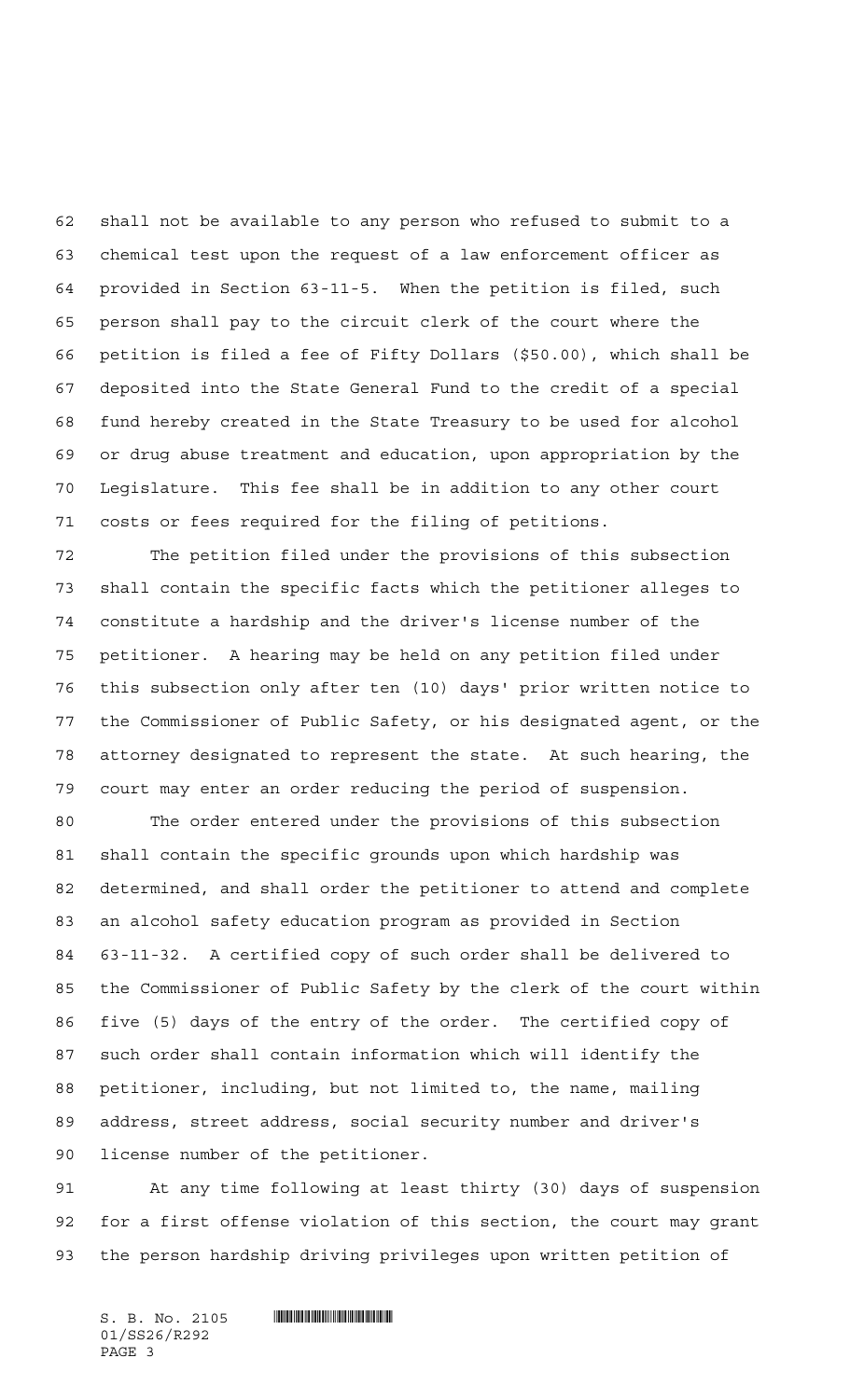the defendant, if it finds reasonable cause to believe that revocation would hinder the person's ability to:

(i) Continue his employment;

 (ii) Continue attending school or an educational institution; or

99 (iii) Obtain necessary medical care. Proof of the hardship shall be established by clear and convincing evidence which shall be supported by independent documentation.

 (b) Except as otherwise provided in subsection (3), upon any second conviction of any person violating subsection (1) of this section, the offenses being committed within a period of five (5) years, such person shall be fined not less than Six Hundred Dollars (\$600.00) nor more than One Thousand Five Hundred Dollars (\$1,500.00), shall be imprisoned not less than five (5) days nor more than one (1) year and sentenced to community service work for not less than ten (10) days nor more than one (1) year. The minimum penalties shall not be suspended or reduced by the court and no prosecutor shall offer any suspension or sentence reduction as part of a plea bargain. Except as may otherwise be provided by paragraph (d) of this subsection, the Commissioner of Public Safety shall suspend the driver's license of such person for two (2) years. Suspension of a commercial driver's license shall be governed by Section 63-1-83. Upon any second conviction as described in this paragraph, the court shall ascertain whether the defendant is married, and if the defendant is married shall obtain the name and address of the defendant's spouse; the clerk of the court shall submit this information to the Department of Public Safety. Further, the commissioner shall notify in writing, by certified mail, return receipt requested, the owner of the vehicle and the spouse, if any, of the person convicted of the second violation of the possibility of forfeiture of the vehicle if such person is convicted of a third violation of subsection (1)

 $S. B. No. 2105$  . The set of the set of  $\sim$  set of  $S. B. No. 2105$ 01/SS26/R292 PAGE 4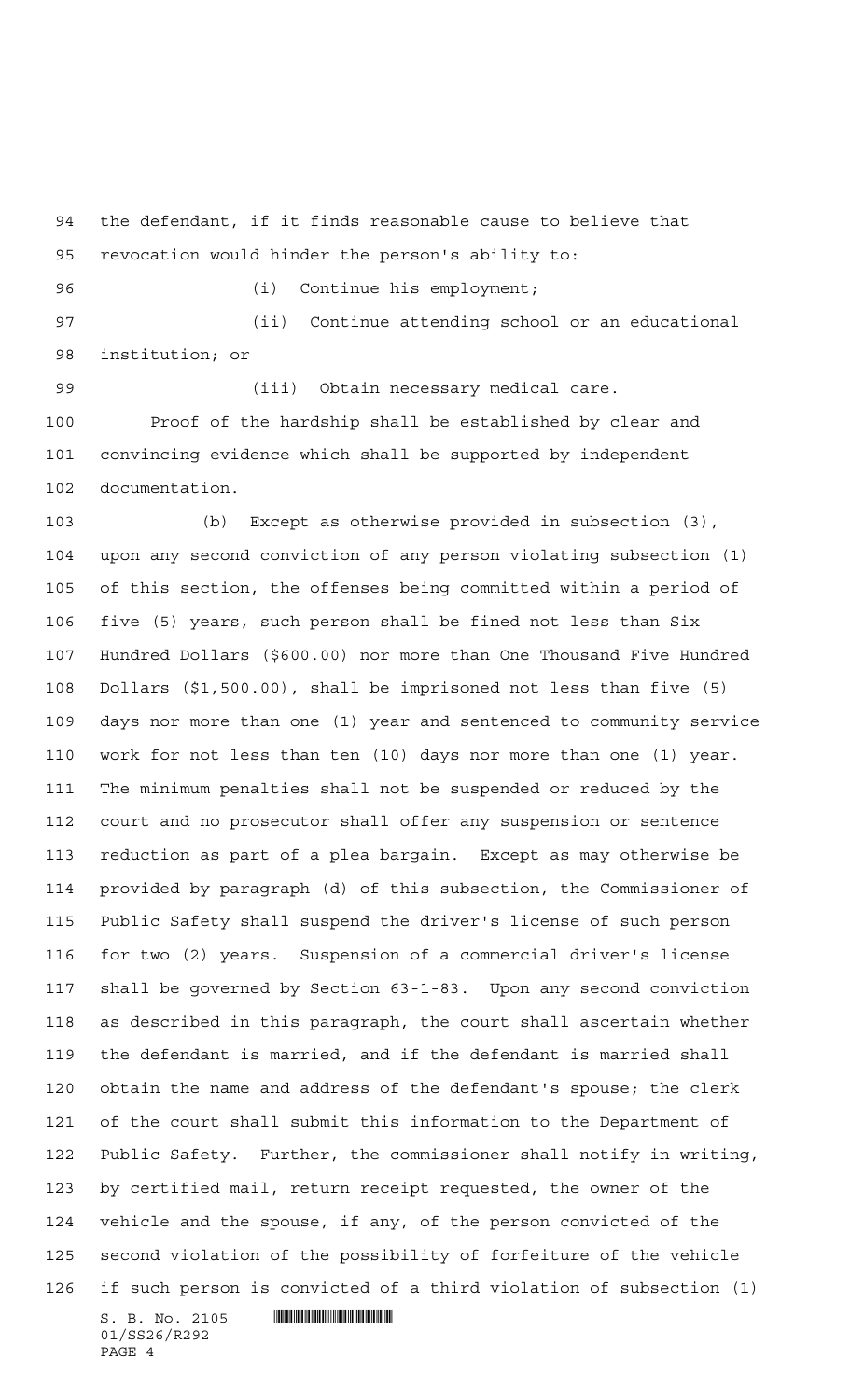of this section. The owner of the vehicle and the spouse shall be considered notified under this paragraph if the notice is deposited in the United States mail and any claim that the notice was not in fact received by the addressee shall not affect a subsequent forfeiture proceeding.

 For any second or subsequent conviction of any person under this section, the person shall also be subject to the penalties set forth in Section 63-11-31.

 (c) Except as otherwise provided in subsection (3), for any third or subsequent conviction of any person violating subsection (1) of this section, the offenses being committed within a period of five (5) years, such person shall be guilty of a felony and fined not less than Two Thousand Dollars (\$2,000.00) nor more than Five Thousand Dollars (\$5,000.00), shall be imprisoned not less than one (1) year nor more than five (5) years in the State Penitentiary. The minimum penalties shall not be suspended or reduced by the court and no prosecutor shall offer any suspension or sentence reduction as part of a plea bargain. The law enforcement agency shall seize the vehicle operated by any person charged with a third or subsequent violation of subsection (1) of this section, if such convicted person was driving the vehicle at the time the offense was committed. Such vehicle may be forfeited in the manner provided by Sections 63-11-49 through 63-11-53. Except as may otherwise be provided by paragraph (e) of this subsection, the Commissioner of Public Safety shall suspend the driver's license of such person for five (5) years. The suspension of a commercial driver's license shall be governed by Section 63-1-83.

 (d) Except as otherwise provided in subsection (3), any person convicted of a second violation of subsection (1) of this section shall receive an in-depth diagnostic assessment, and if as a result of such assessment is determined to be in need of treatment of his alcohol and/or drug abuse problem, such person

 $S. B. No. 2105$  . The set of the set of  $S. B. N_O$ 01/SS26/R292 PAGE 5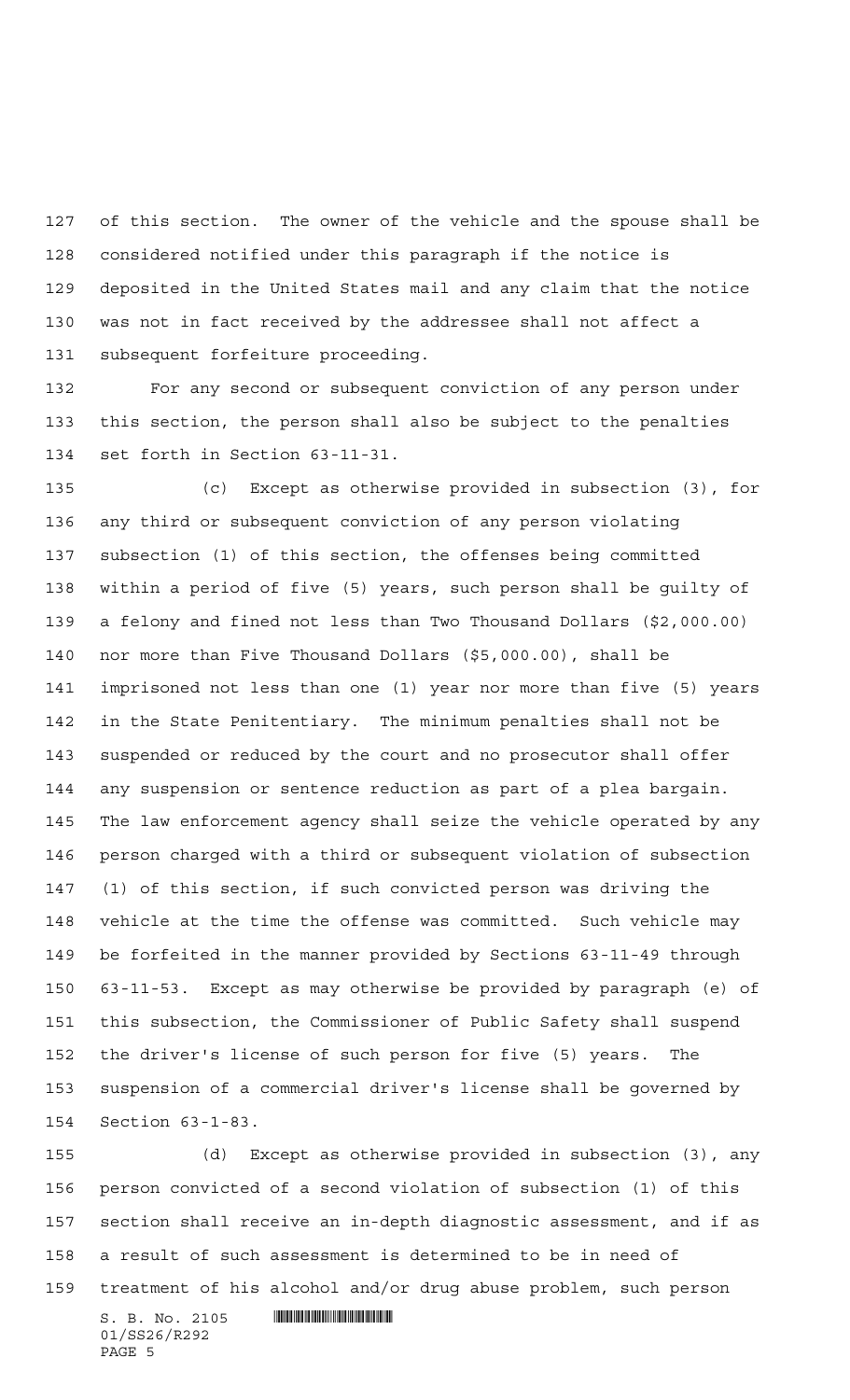shall successfully complete treatment of his alcohol and/or drug abuse problem at a program site certified by the Department of Mental Health. Such person shall be eligible for reinstatement of his driving privileges upon the successful completion of such treatment after a period of one (1) year after such person's driver's license is suspended. Each person who receives a diagnostic assessment shall pay a fee representing the cost of such assessment. Each person who participates in a treatment program shall pay a fee representing the cost of such treatment.

 (e) Except as otherwise provided in subsection (3), any person convicted of a third or subsequent violation of subsection (1) of this section shall receive an in-depth diagnostic assessment, and if as a result of such assessment is determined to be in need of treatment of his alcohol and/or drug abuse problem, such person shall enter an alcohol and/or drug abuse program approved by the Department of Mental Health for treatment of such person's alcohol and/or drug abuse problem. If such person successfully completes such treatment, such person shall be eligible for reinstatement of his driving privileges after a period of three (3) years after such person's driver's license is suspended.

 (f) The Department of Public Safety shall promulgate rules and regulations for the use of interlock ignition devices as provided in Section 63-11-31 and consistent with the provisions therein. Such rules and regulations shall provide for the calibration of such devices and shall provide that the cost of the use of such systems shall be borne by the offender. The Department of Public Safety shall approve which vendors of such devices shall be used to furnish such systems.

 (3) (a) This subsection shall be known and may be cited as Zero Tolerance for Minors. The provisions of this subsection shall apply only when a person under the age of twenty-one (21) years has a blood alcohol concentration two one-hundredths percent

 $S. B. No. 2105$  . We say the set of  $S. B. N_O. 2105$ 01/SS26/R292 PAGE 6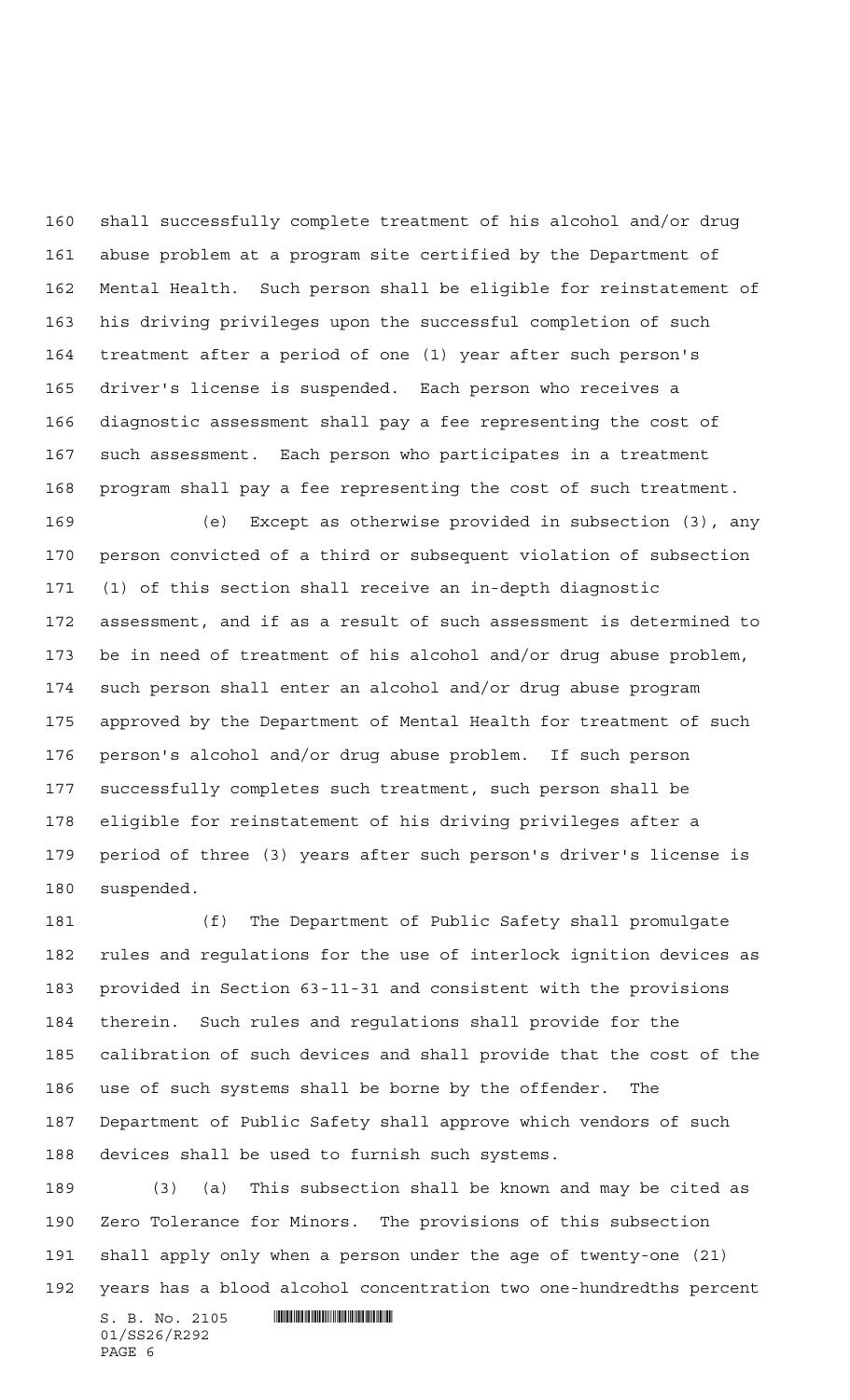(.02%) or more, but lower than eight one-hundredths percent (.08%). If such person's blood alcohol concentration is eight one-hundredths percent (.08%) or more, the provisions of subsection (2) shall apply.

 (b) Upon conviction of any person under the age of twenty-one (21) years for the first offense of violating subsection (1) of this section where chemical tests provided for under Section 63-11-5 were given, or where chemical test results are not available, such person shall have his driver's license suspended for ninety (90) days and shall be fined Two Hundred Fifty Dollars (\$250.00); and the court shall order such person to attend and complete an alcohol safety education program as provided in Section 63-11-32. The court may also require attendance at a victim impact panel.

 The circuit court having jurisdiction in the county in which the conviction was had or the circuit court of the person's county of residence may reduce the suspension of driving privileges under Section 63-11-30(2)(a) if the denial of which would constitute a hardship on the offender, except that no court may issue such an order reducing the suspension of driving privileges under this subsection until thirty (30) days have elapsed from the effective date of the suspension. Hardships shall only apply to first offenses under Section 63-11-30(1), and shall not apply to second, third or subsequent convictions of any person violating subsection (1) of this section. A reduction of suspension on the basis of hardship shall not be available to any person who refused to submit to a chemical test upon the request of a law enforcement officer as provided in Section 63-11-5. When the petition is filed, such person shall pay to the circuit clerk of the court where the petition is filed a fee of Fifty Dollars (\$50.00), which shall be deposited into the State General Fund to the credit of a special fund hereby created in the State Treasury to be used for alcohol or drug abuse treatment and education, upon appropriation

 $S. B. No. 2105$  . The set of the set of  $S. B. N_O$ 01/SS26/R292 PAGE 7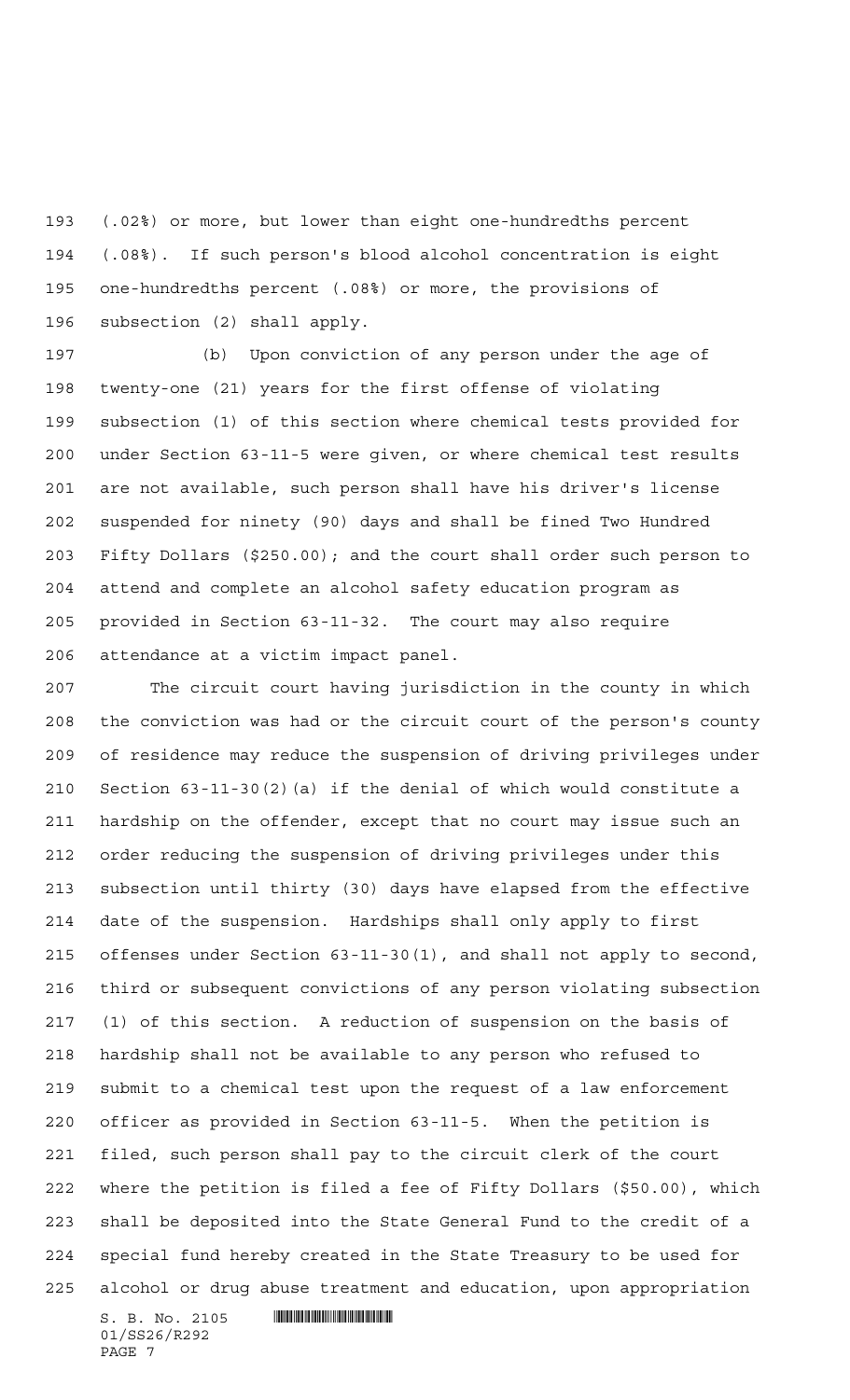by the Legislature. This fee shall be in addition to any other court costs or fees required for the filing of petitions.

 The petition filed under the provisions of this subsection shall contain the specific facts which the petitioner alleges to constitute a hardship and the driver's license number of the petitioner. A hearing may be held on any petition filed under this subsection only after ten (10) days' prior written notice to the Commissioner of Public Safety, or his designated agent, or the attorney designated to represent the state. At such hearing, the court may enter an order reducing the period of suspension.

 The order entered under the provisions of this subsection shall contain the specific grounds upon which hardship was determined, and shall order the petitioner to attend and complete an alcohol safety education program as provided in Section 63-11-32. A certified copy of such order shall be delivered to the Commissioner of Public Safety by the clerk of the court within five (5) days of the entry of the order. The certified copy of such order shall contain information which will identify the petitioner, including, but not limited to, the name, mailing address, street address, social security number and driver's license number of the petitioner.

 At any time following at least thirty (30) days of suspension for a first offense violation of this section, the court may grant the person hardship driving privileges upon written petition of the defendant, if it finds reasonable cause to believe that revocation would hinder the person's ability to:

(i) Continue his employment;

 (ii) Continue attending school or an educational institution; or

 (iii) Obtain necessary medical care. Proof of the hardship shall be established by clear and convincing evidence which shall be supported by independent

documentation.

 $S. B. No. 2105$  . We say the set of  $S. B. N_O. 2105$ 01/SS26/R292 PAGE 8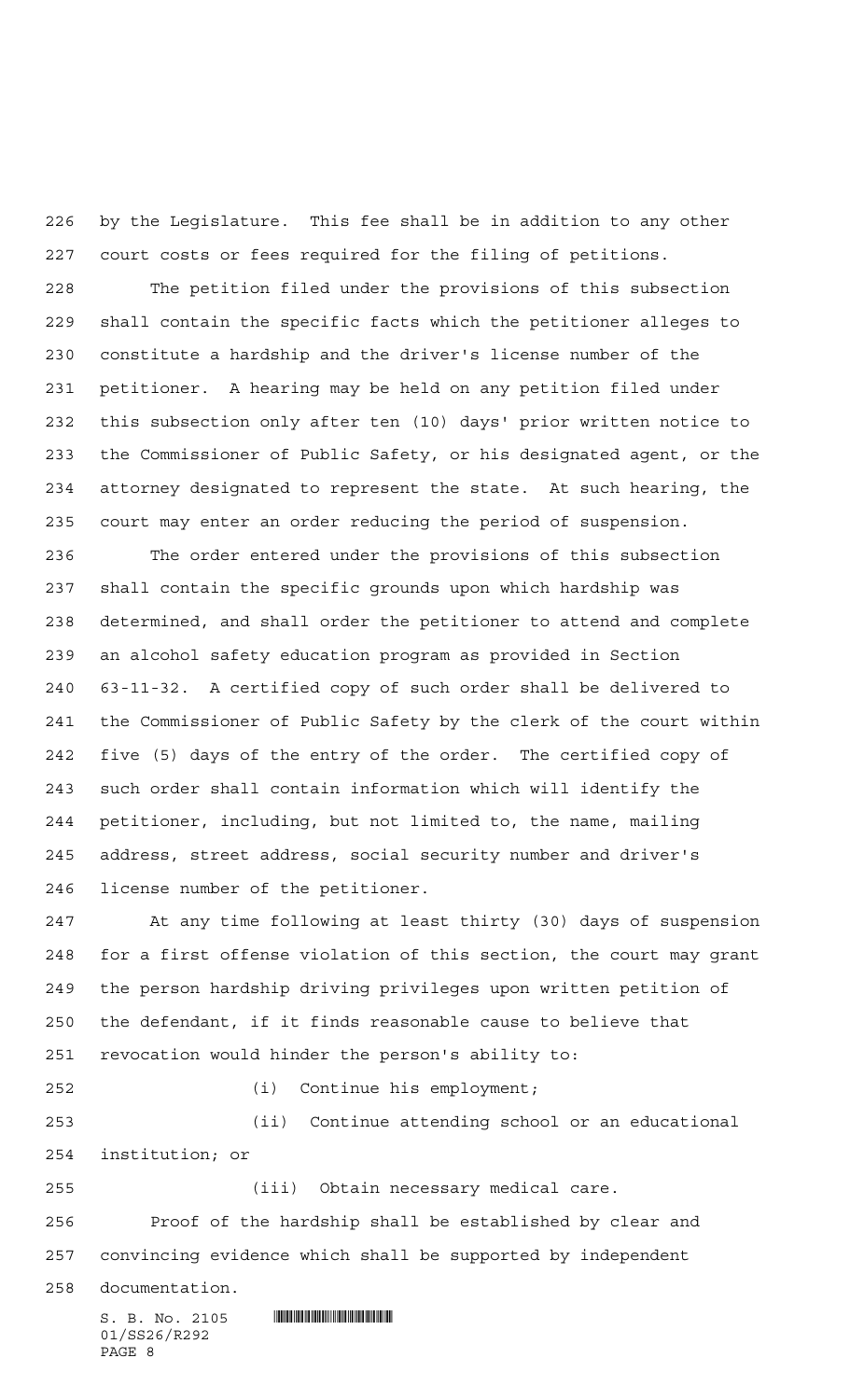(c) Upon any second conviction of any person under the age of twenty-one (21) years violating subsection (1) of this section, the offenses being committed within a period of five (5) years, such person shall be fined not more than Five Hundred Dollars (\$500.00) and shall have his driver's license suspended for one (1) year.

 (d) For any third or subsequent conviction of any person under the age of twenty-one (21) years violating subsection (1) of this section, the offenses being committed within a period of five (5) years, such person shall be fined not more than One Thousand Dollars (\$1,000.00) and shall have his driver's license suspended until he reaches the age of twenty-one (21) or for two (2) years, whichever is longer.

 (e) Any person under the age of twenty-one (21) years convicted of a second violation of subsection (1) of this section, may have the period that his driver's license is suspended reduced if such person receives an in-depth diagnostic assessment, and as a result of such assessment is determined to be in need of treatment of his alcohol and/or drug abuse problem and successfully completes treatment of his alcohol and/or drug abuse problem at a program site certified by the Department of Mental Health. Such person shall be eligible for reinstatement of his driving privileges upon the successful completion of such treatment after a period of six (6) months after such person's driver's license is suspended. Each person who receives a diagnostic assessment shall pay a fee representing the cost of such assessment. Each person who participates in a treatment program shall pay a fee representing the cost of such treatment.

 (f) Any person under the age of twenty-one (21) years convicted of a third or subsequent violation of subsection (1) of this section shall complete treatment of an alcohol and/or drug abuse program at a site certified by the Department of Mental

Health.

 $S. B. No. 2105$  . We say the set of  $S. B. N_O. 2105$ 01/SS26/R292 PAGE 9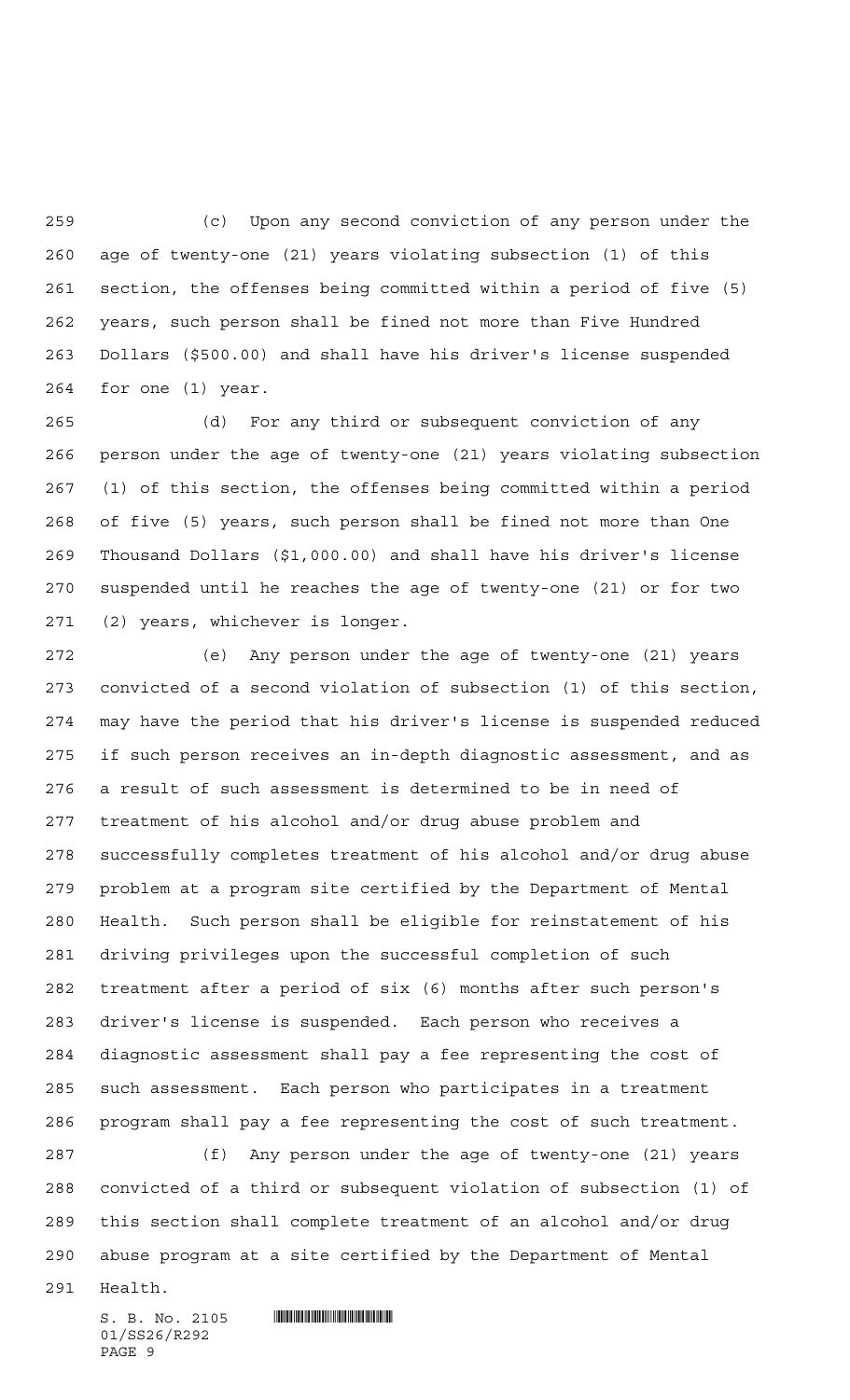(g) The court shall have the discretion to rule that a first offense of this subsection by a person under the age of twenty-one (21) years shall be nonadjudicated. Such person shall be eligible for nonadjudication only once. The Department of Public Safety shall maintain a confidential registry of all cases which are nonadjudicated as provided in this paragraph. A judge who rules that a case is nonadjudicated shall forward such ruling to the Department of Public Safety. Judges and prosecutors involved in implied consent violations shall have access to the confidential registry for the purpose of determining nonadjudication eligibility. A record of a person who has been nonadjudicated shall be maintained for five (5) years or until such person reaches the age of twenty-one (21) years. Any person whose confidential record has been disclosed in violation of this paragraph shall have a civil cause of action against the person and/or agency responsible for such disclosure.

 (4) In addition to the other penalties provided in this section, every person refusing a law enforcement officer's request to submit to a chemical test of his breath as provided in this chapter, or who was unconscious at the time of a chemical test and refused to consent to the introduction of the results of such test in any prosecution, shall suffer an additional suspension of driving privileges as follows:

 The Commissioner of Public Safety or his authorized agent shall suspend the driver's license or permit to drive or deny the issuance of a license or permit to such person as provided for first, second and third or subsequent offenders in subsection (2) of this section. Such suspension shall be in addition to any suspension imposed pursuant to subsection (1) of Section 63-11-23. The minimum suspension imposed under this subsection shall not be reduced and no prosecutor is authorized to offer a reduction of such suspension as part of a plea bargain.

01/SS26/R292 PAGE 10

 $S. B. No. 2105$  . Suppose the set of  $S. B. N_O. 2105$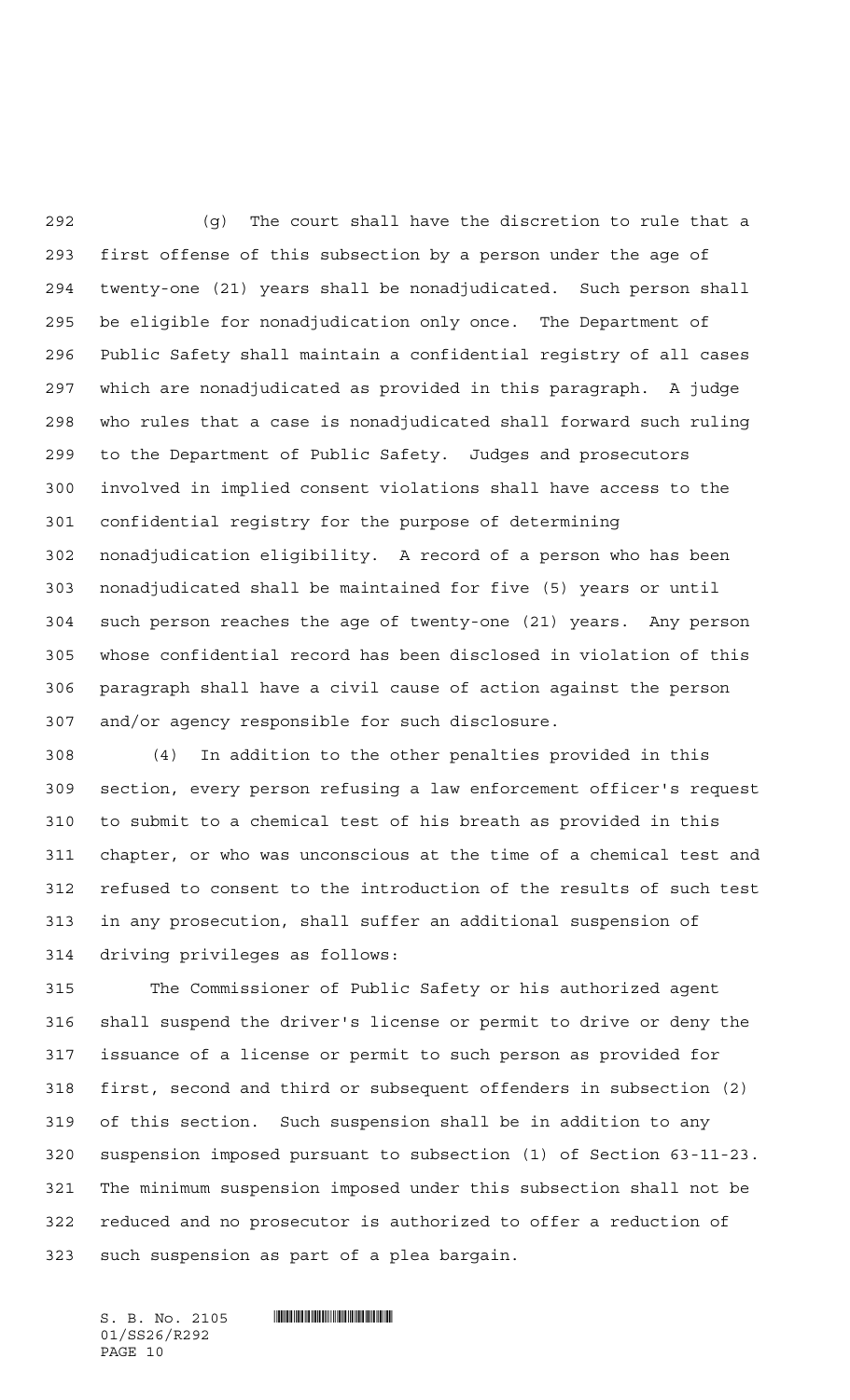(5) Every person who operates any motor vehicle in violation of the provisions of subsection (1) of this section and who in a negligent manner causes the death of another or mutilates, disfigures, permanently disables or destroys the tongue, eye, lip, nose or any other limb, organ or member of another shall, upon conviction, be guilty of a separate felony for each such death or mutilation, disfigurement or other injury and shall be committed to the custody of the State Department of Corrections for a period of time of not less than five (5) years and not to exceed twenty-five (25) years for each such death, mutilation, disfigurement or other injury, and the imprisonment on the second or each subsequent conviction, in the discretion of the court, shall commence either at the termination of the imprisonment for the preceding conviction or run concurrently with the preceding conviction.

 (6) Upon conviction of any violation of subsection (1) of this section, the trial judge shall sign in the place provided on the traffic ticket, citation or affidavit stating that the person arrested either employed an attorney or waived his right to an attorney after having been properly advised. If the person arrested employed an attorney, the name, address and telephone number of the attorney shall be written on the ticket, citation or affidavit. The judge shall cause a copy of the traffic ticket, citation or affidavit, and any other pertinent documents concerning the conviction, to be sent to the Commissioner of Public Safety. A copy of the traffic ticket, citation or affidavit and any other pertinent documents, having been attested as true and correct by the Commissioner of Public Safety, or his designee, shall be sufficient proof of the conviction for purposes of determining the enhanced penalty for any subsequent convictions of violations of subsection (1) of this section.

 (7) Convictions in other states of violations for driving or operating a vehicle while under the influence of an intoxicating

 $S. B. No. 2105$  . Suppose the set of  $S. B. N_O. 2105$ 01/SS26/R292 PAGE 11